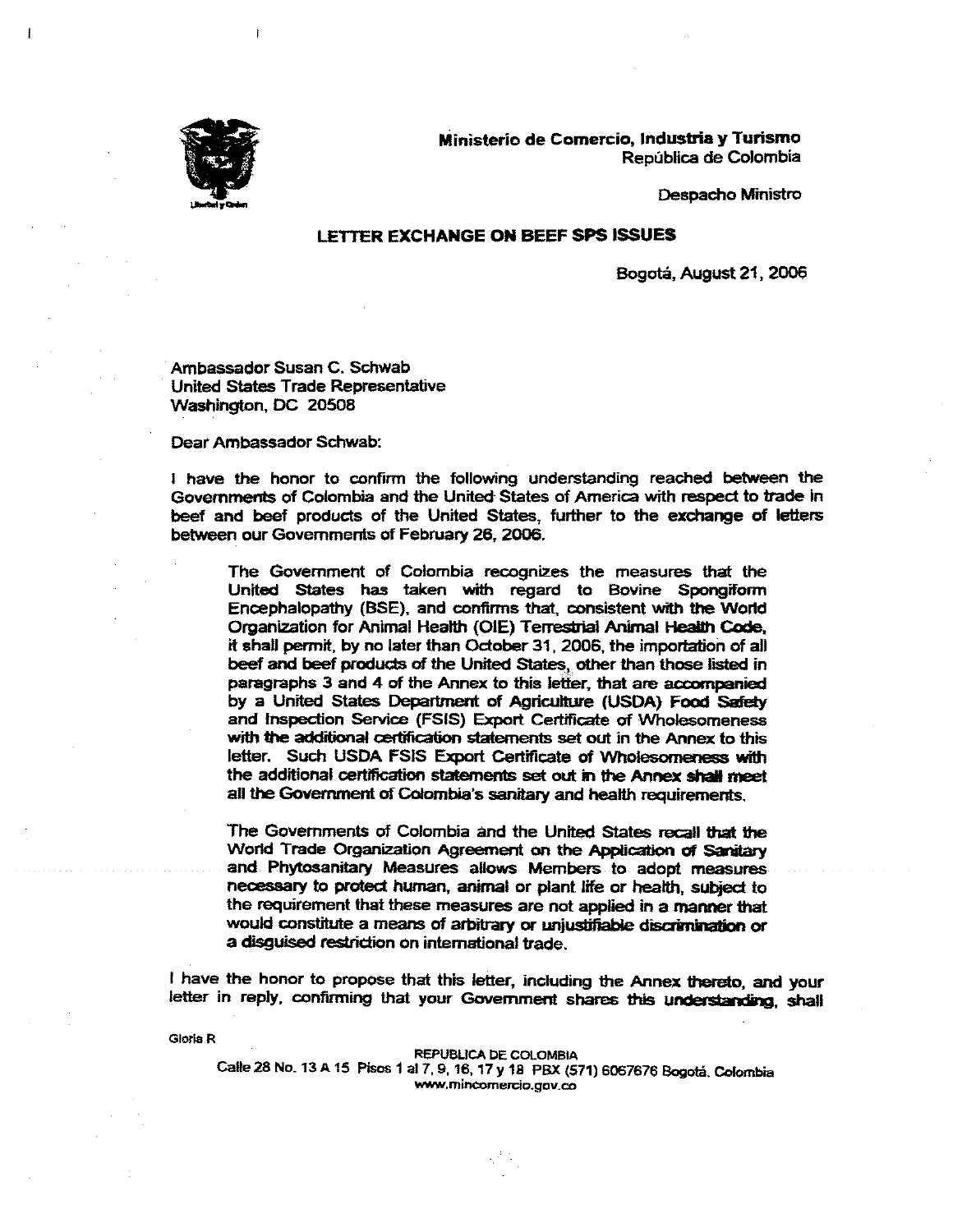

F

Ministerio de Comercio, Industria y Turismo República de Colombia

Despacho Ministro

constitute an agreement between our two Governments to enter into force on this day.

Sincerely, Ŷ. Andres Felipe Artes jumbérto Botero ldrge H Minister of Agriculture and Rural Development Minister bill Trade, Industry and T**oµrism** 

戒

Gloria R

 $\ddot{\phantom{a}}$ 

REPUBLICA DE COLOMBIA<br>Calle 28 No. 13 A 15 Pisos 1 al 7, 9, 16, 17 y 18 PBX (571) 6067676 Bogotá, Colombia www.mincomercio.gov.co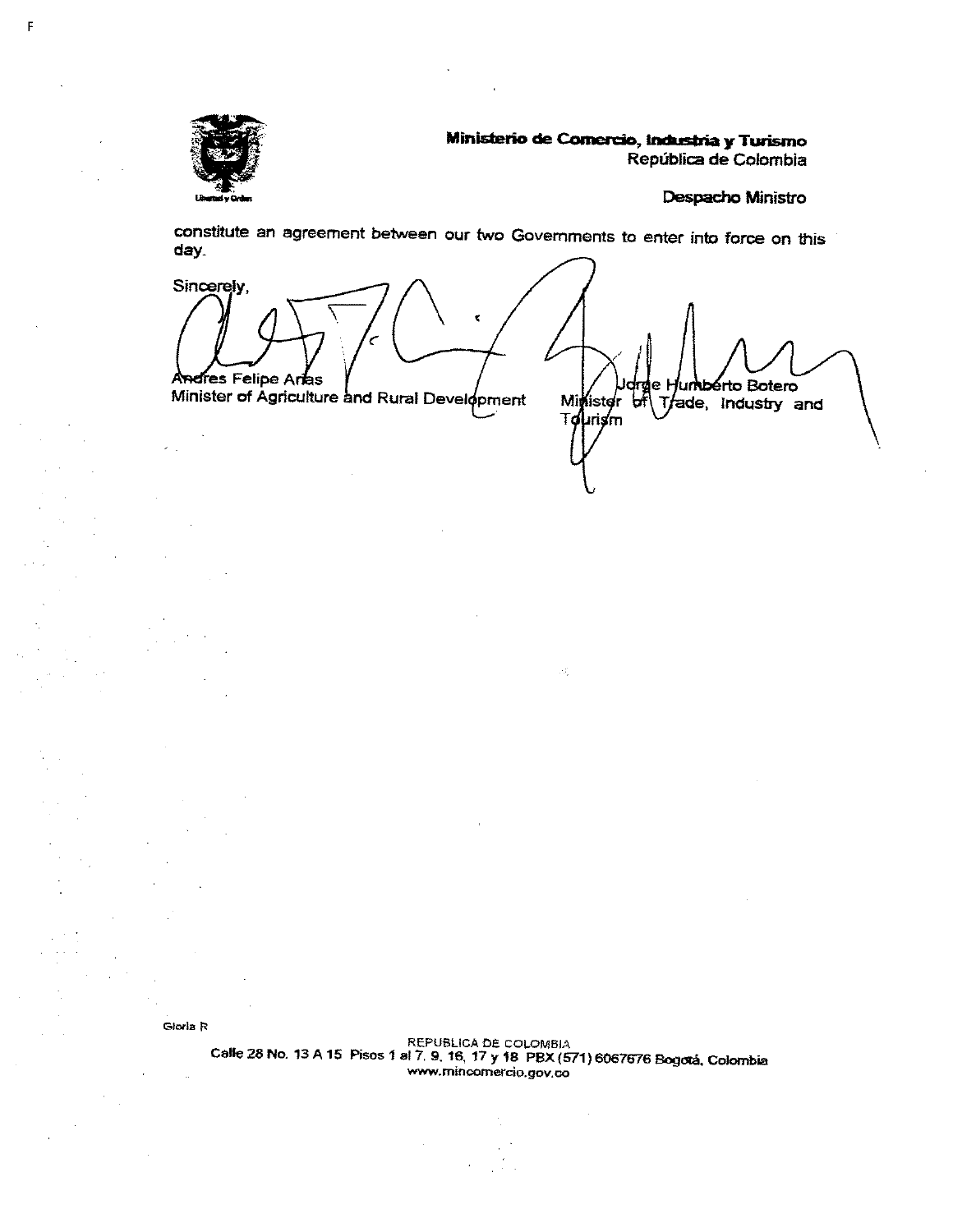## **LETTER EXCHANGE ON BEEF SPS ISSUES**

August 21, 2006

The Honorable Andres Arias Minister of Agriculture and Rural Development

The Honorable Jorge Botero Minister of Trade, Industry and Tourism

Dear Ministers Arias and Botero:

I am pleased to acknowledge your letter of today's date, which reads as follows:

"I have the honor to confirm the following understanding reached between the Governments of Colombia and the United States of America with respect to trade in beef and beef products of the United States, further to the exchange of letters between our Governments of February 26, 2006.

The Government of Colombia recognizes the measures that the United States has taken with regard to Bovine Spongiform Encephalopathy (BSE), and confirms that, consistent with the World Organization for Animal Health (OIE) Terrestrial Animal Health Code, it shall permit, by no later than October 31, 2006, the importation of all beef and beef products of the United States, other than those listed in paragraphs 3 and 4 of the Annex to this letter, that are accompanied by a United States Department of Agriculture (USDA) Food Safety and Inspection Service (FSIS) Export Certificate of Wholesomeness with the additional certification statements set out in the Annex to this letter. Such USDA FSIS Export Certificate of Wholesomeness with the additional certification statements set out in the Annex shall meet all the Government of Colombia's sanitary and health requirements.

The Governments of Colombia and the United States recall that the World Trade Organization Agreement on the Application of Sanitary and Phytosanitary Measures allows Members to adopt measures necessary to protect human, animal or plant life or health, subject to the requirement that these measures are not applied in a manner that would constitute a means of arbitrary or unjustifiable discrimination or a disguised restriction on international trade.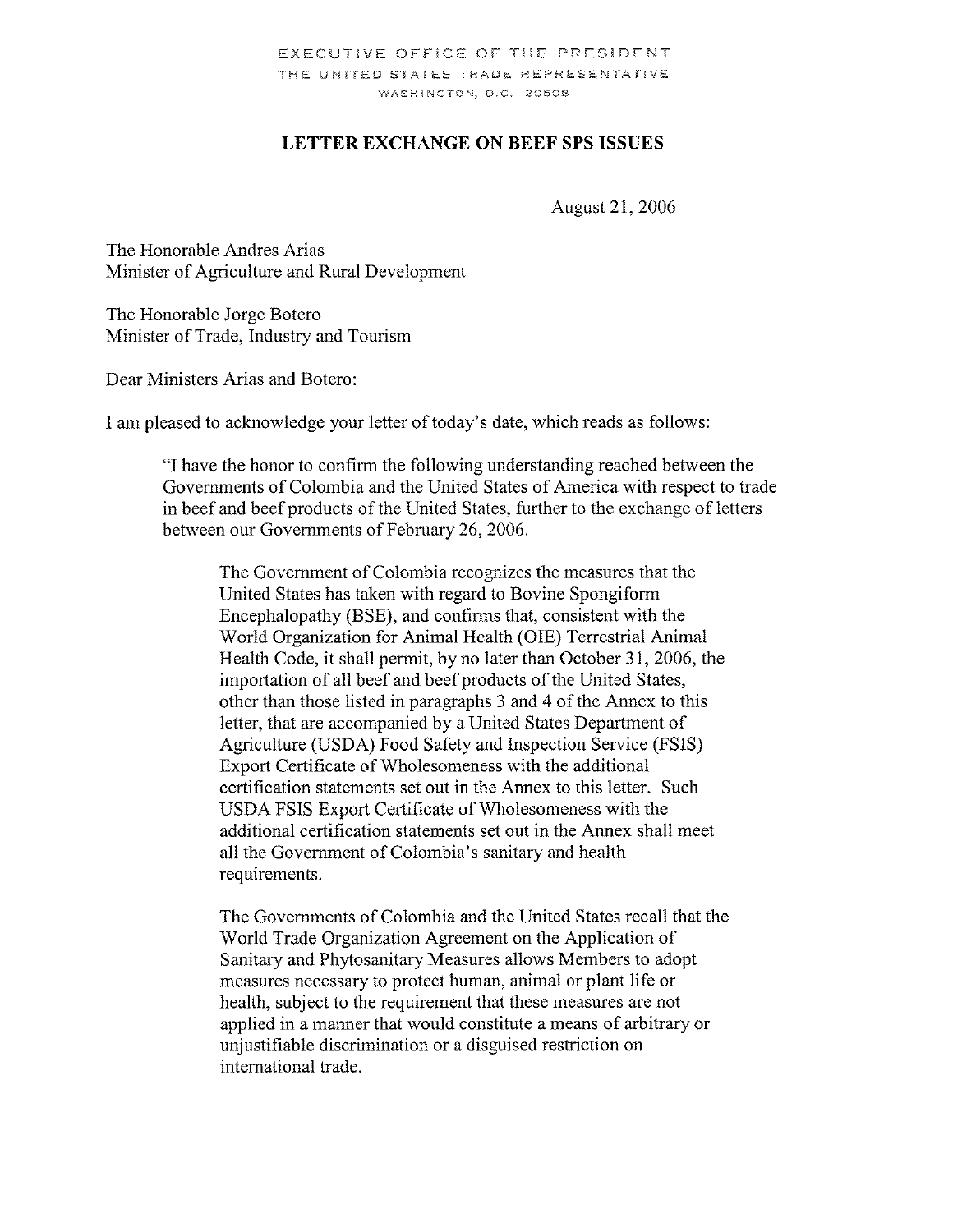I have the honor to propose that this letter, including the Annex thereto, and your letter in reply, confirming that your Government shares this understanding, shall constitute an agreement between our two Governments to enter into force on this day."

I have the honor to confirm that my Government shares this understanding and that your letter, including the Annex thereto, and this reply shall constitute an agreement between our two Governments to enter into force on this day.

Sincerely,

Susan C. Schwab